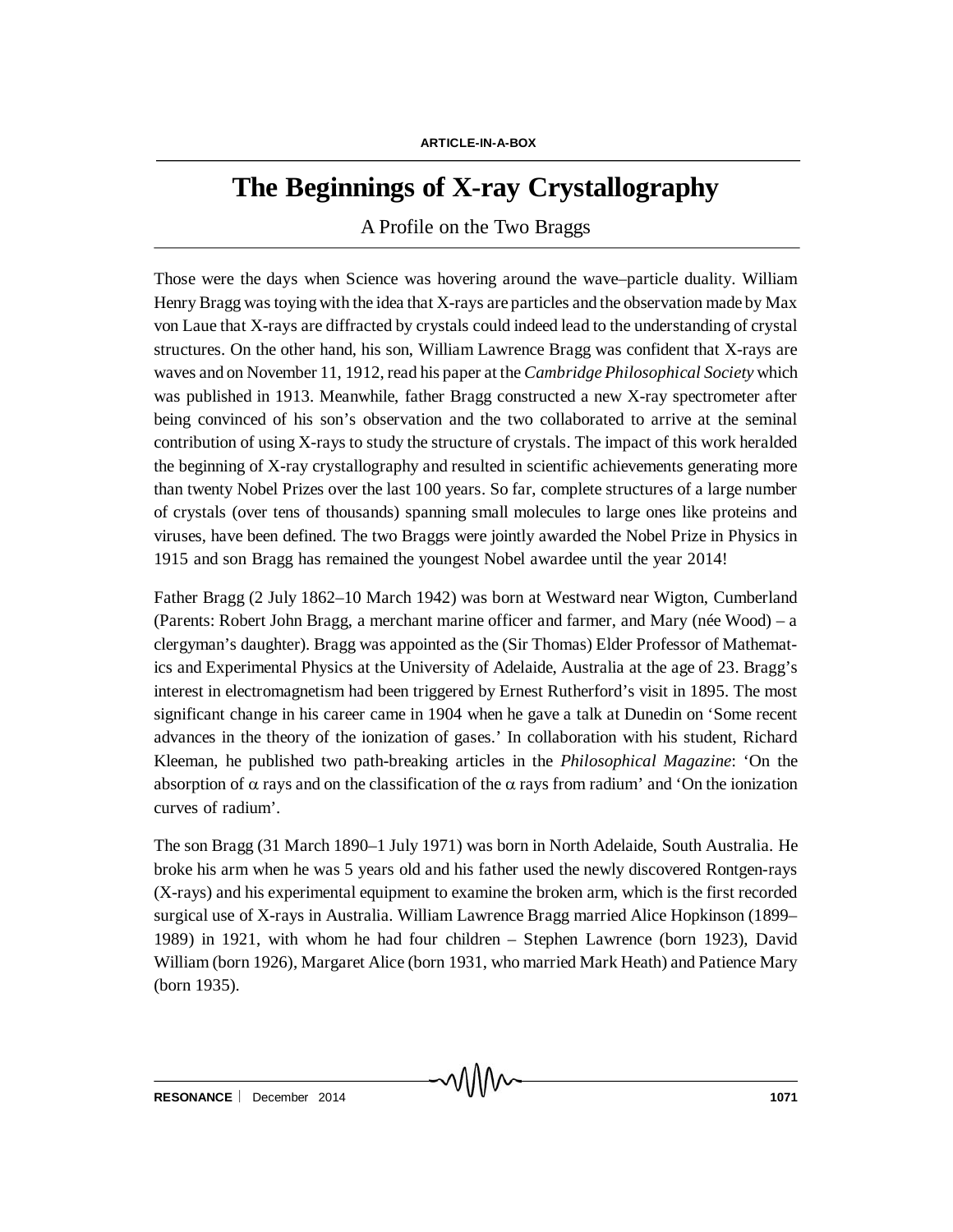It is of interest to note that after receiving the Nobel Prize, the father and son team decided that they will work in different aspects of crystallography. W H Bragg decided to work on organic crystals while W L Bragg concentrated on crystals of metals and inorganic systems. Both of them encouraged women in Science. In particular, W H Bragg along with his student, J D Bernal, trained Dorothy Hodgkin (Nobel Laureate), Kathleen Lonsdale and Helen Megaw, all of whom made significant contributions to crystallography. A sheet, (*Figure* 1), off the notebook of W H Bragg gives a feel for the times in which initial X-ray diffraction data were interpreted in terms of the Bragg's law.

In his personal reminiscences, W L Bragg talks about his school days in Australia. He states, "I did not have an entirely happy time at school, though no fault of the school. I was no good at games, not for physical reasons but because I had not the right temperament, lacking the drive and self-assurance necessary to a good games player. Being rather advanced in my school work, I was a very young member of the sixth form, while at the same time making such a poor showing in games that I could only be put to play in the 'sets' with boys in much lower forms. Schoolboys only accept the normal boy into their full fellowship and, although they regarded me with kindly tolerance as a strange freak, I was very much cut off from my fellows, and driven into finding solitary interests of my own." It is noteworthy that Mike Glazer, who recently organized an

8.  $(d_{02})^2$ , 2.17 = 4 x 29.25 x1.64 x 10<sup>-24</sup> Hence  $(d_{1\omega})^3$  = 1102  $x_{10}^{-2.4}$  om  $(d_{up})$  = 2.23,  $x$  to  $^8$ angles reflection is all 5.9°.  $\frac{\sin{(24u/k)}}{2}$  - 1026  $\lambda = 2.223$   $1016.810$   $\text{cm} = \frac{1}{160}$   $\text{K}_{10}$  $motted + 576 x10$  $P = 271$  $a^{3}$ .  $93$ ,  $271 = 169 \times 10^{-28} \times 100$ .  $4^3 - 65.08$  m  $p_{2T}$  $a = 1.02$   $\times 10^{-8}$  cm  $3 - 82x + 6$  $\lambda = 24 \text{ m} \theta$  $3.82$  $7.64 \times 0.0167$ =  $-739 \times 10^{-6}$  cm (instead)  $-576 \times 10^{-8}$  cm).

*Figure 1.*